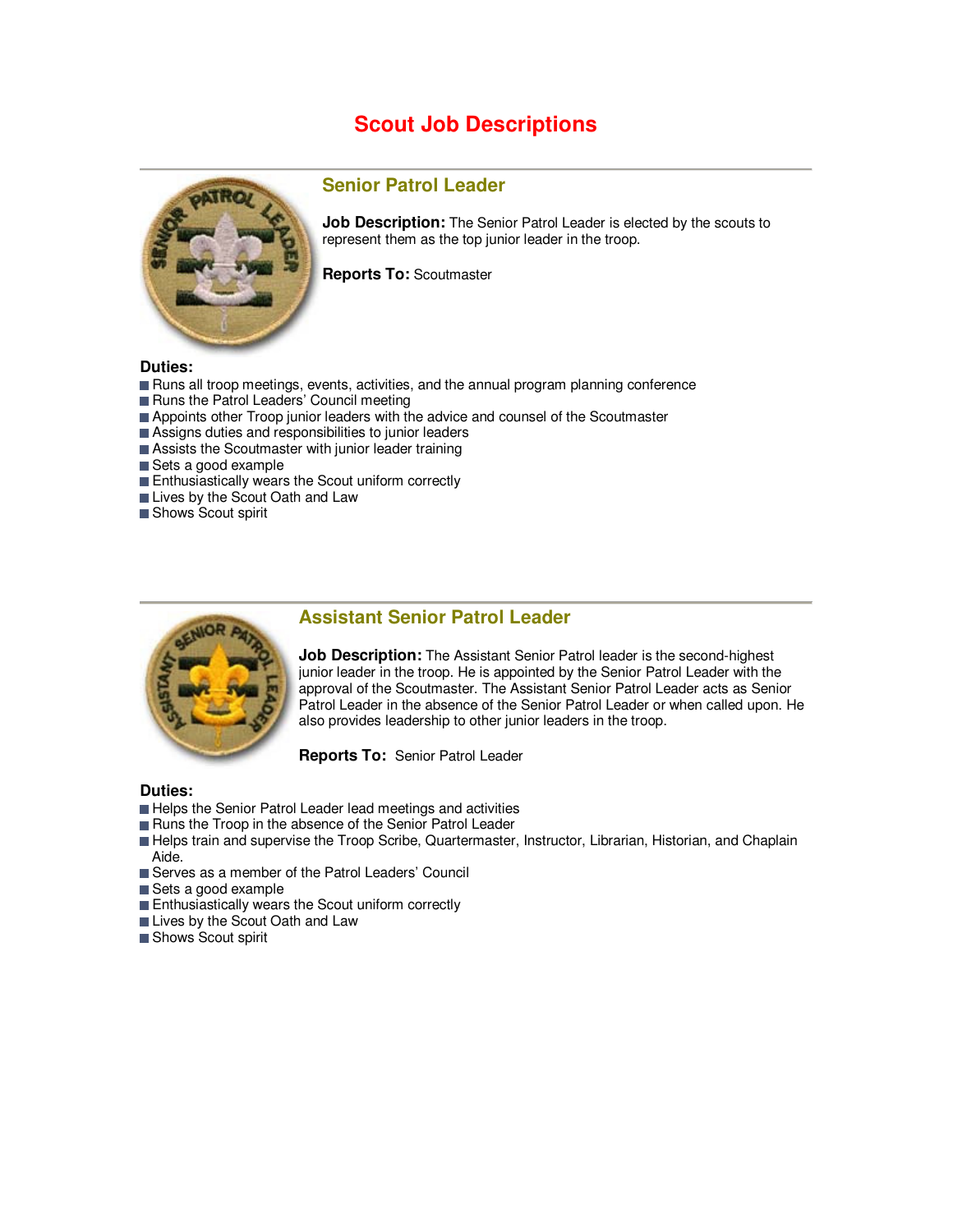

# **Patrol Leader**

**Job Description:** Elected by the patrol to lead patrol meetings and activities.

**Reports To:** Senior Patrol Leader or an Assistant Senior Patrol Leader

#### **Duties:**

- **Appoint Assistant Patrol Leader who will function as Patrol Leader in his absence.**
- **Appoint Patrol Scribe who will maintain the Patrol Record Book, keep track of Patrol members attendance** at Troop and Patrol meetings and outings and who will collect money from Patrol members for outings.
- Appoint Patrol Quartermaster who will keep track of all Patrol equipment between outings and who will supervise cleaning of that equipment after each outing.
- Represent Patrol at PLC meetings. Report back to Patrol on responsibilities for Troop meetings and outings.
- Plan and lead Patrol meetings and outings.
- Help any members of the Patrol with advancement through First Class, either by teaching the required skills or by setting up situations for meeting the requirements.
- Know the requirements for the Baden-Powell Patrol Award and work toward earning the award.

As Patrol Leader, I promise to do my best to fulfill the requirements of this position during the coming year. I understand that my performance in this position will be evaluated by the Senior Patrol Leader and the adult leaders on the basis of my abilities and the job description given above, as well as the demonstration of Scout Spirit and leadership at Troop meetings and other events.



### **Assistant Patrol Leader**

**Job Description:** The Assistant Patrol Leader is appointed by the Patrol Leader and leads the Patrol in his absence.

**Reports To:** Patrol Leader

#### **Duties:**

- Helps the Patrol Leader plan and steer Patrol meetings and activities
- Helps his keep Patrol members informed
- $\blacksquare$  Helps the Patrol get ready for all troop activities
- Represents his Patrol at Patrol Leaders' Council meetings when the Patrol Leader cannot attend
- Lends a hand controlling the Patrol and building Patrol spirit
- Sets a good example
- Wears the Scout uniform correctly
- Lives by the Scout Oath and Law
- Shows Scout spirit.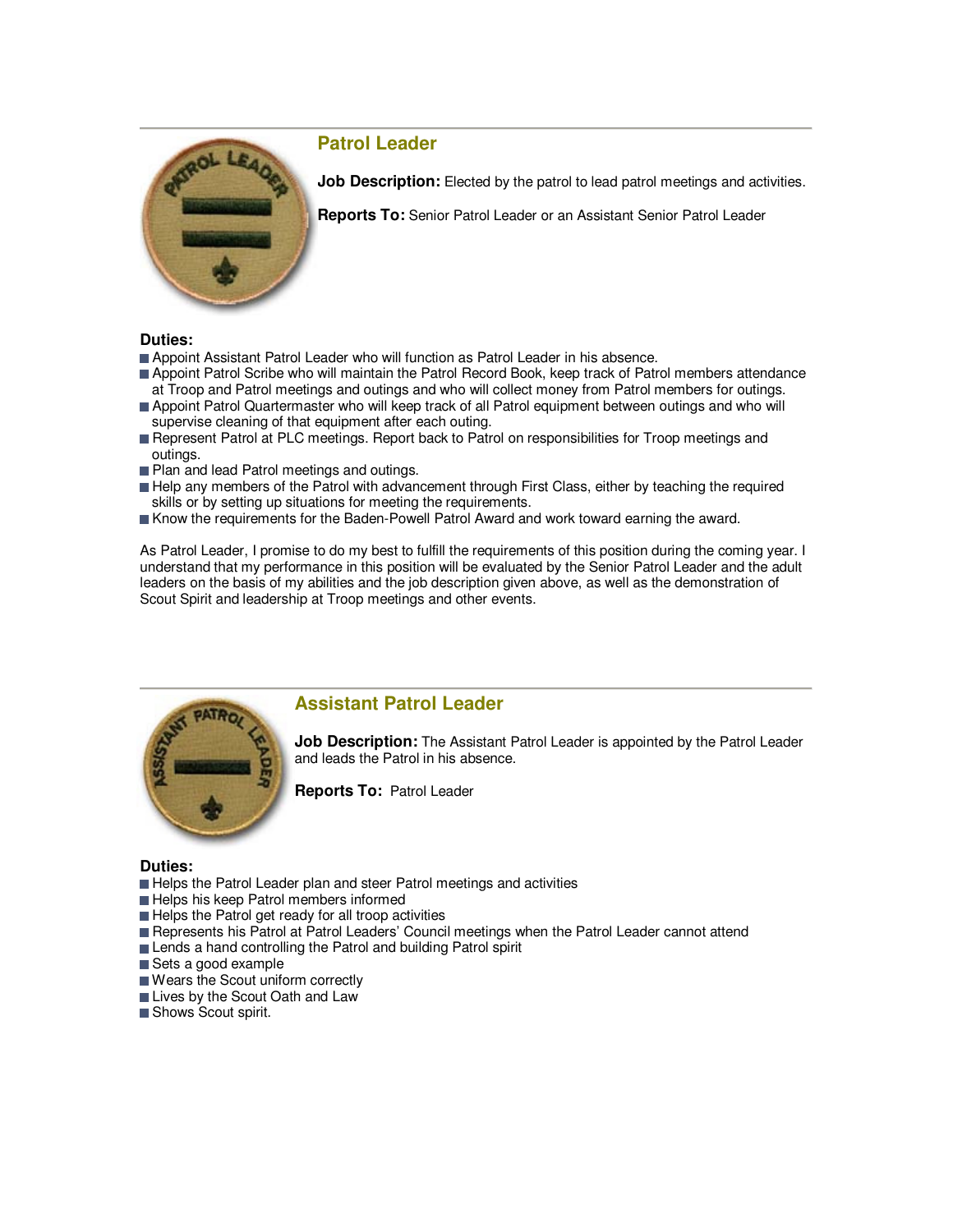

## **Chaplain Aide**

**Job Description:** The Chaplain Aide works with the Troop Chaplain to meet the religious needs of Scouts in the troop. He also works to promote the religious emblem program.

**Reports To:** Assistant Senior Patrol Leader

#### **Duties:**

- Assists the Troop Chaplain with religious services at Troop activities
- Tells Scouts about the religious emblem program for their faith
- Makes sure religious holidays are considered during Troop program planning
- Helps plan for religious observance in Troop activities
- Sets a good example
- Enthusiastically wears the Scout uniform correctly
- **Lives by the Scout Oath and Law**
- Shows Scout spirit



## **Troop Historian**

**Job Description:** Appointed by the Senior Patrol Leader to document the history and activities of the Troop with reports, photos, and keepsakes

**Reports To:** Senior Patrol Leader or an Assistant Senior Patrol Leader

### **Duties:**

- Keep a journal of Troop events for historical purposes. Include photographs and maps when possible. Such a journal may be used by Scouts in future years to look back and know what kinds of things the Troop was doing. It can also be used for recruiting new Scouts.
- Maintain a Troop slide show for showing at the annual Troop Dinner and to Cub Scout Packs. Obtain photos from recent trips to keep the show current, removing photos from older trips.
- Gather as much history of the Troop as possible, in whatever form is available. Talk to former members of the Troop and record conversations. Collect pictures and other artifacts when available.
- Take care of Troop trophies, ribbons, and other awards.

As Troop Historian, I promise to do my best to fulfill the requirements of this position during the coming year. I understand that my performance in this position will be evaluated by the Senior Patrol Leader and the adult leaders on the basis of my abilities and the job description given above, as well as the demonstration of Scout Spirit and leadership at Troop meetings and other events.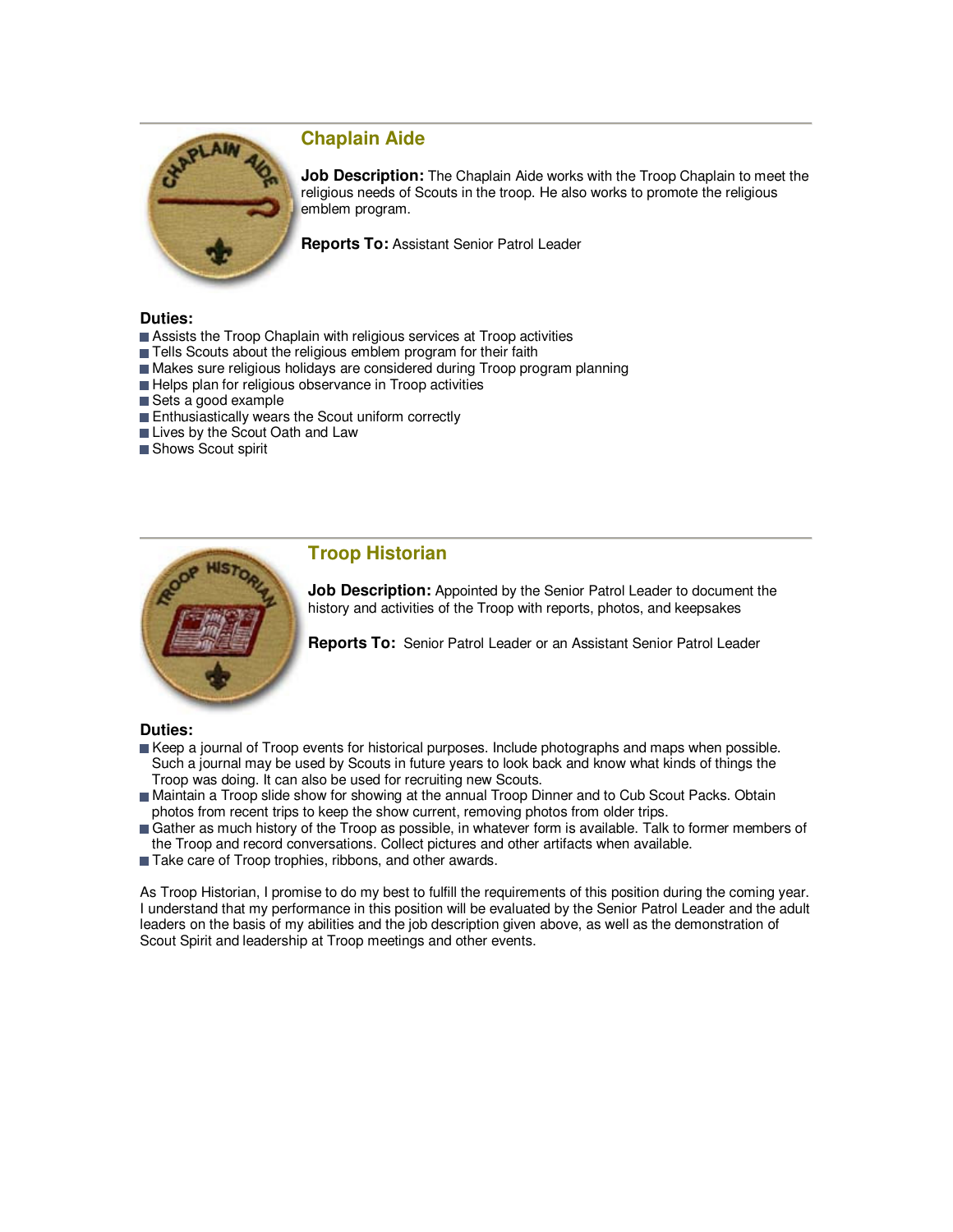

## **Instructor**

**Job Descripton:** Appointed to serve as a resource for training in a Scout skill, either by providing the knowledge or arranging to have an expert available.

**Reports To:** Senior Patrol Leader or an Assistant Senior Patrol Leader

#### **Duties:**

- Instruct members of the Troop in Scouting skills as needed.
- Work with the PLC in planning meeting programs, arranging for whatever materials may be needed. Work with the Troop Guide(s) and Patrol Leaders in setting up learning situations for the new Scouts to
- work on Scouting skills and advancement. Recruit additional help when needed.
- When the Troop is working on a merit badge together, arrange for additional support as needed.
- Recruit merit badge counselors if unavailable within the Troop.

As Instructor, I promise to do my best to fulfill the requirements of this position during the coming year. I understand that my performance in this position will be evaluated by the Senior Patrol Leader and the adult leaders on the basis of my abilities and the job description given above, as well as the demonstration of Scout Spirit and leadership at Troop meetings and other events.



### **Librarian**

**Job Descripton:** Appointed by the Senior Patrol Leader to maintain useful records to aid in planning Troop activities and events.

**Reports to:** Senior Patrol Leader or an Assistant Senior Patrol Leader

### **Duties:**

- Keep an archive on places to go and trips the Troop has made. A short write-up of each past trip  $$  indicating numbers to call for reservations, facilities, positive/negative things, etc. Also collect and catalog articles on potential places the Troop could go on outings. Provide this information to people planning future trips as requested.
- Keep a library of merit badge pamphlets and other Troop materials available for check out and use by Troop members and leaders. Keep track of who has what and be responsible for getting materials returned. Keep an inventory of all library materials.
- $\blacksquare$  Keep an archive on all fund-raising activities similar to the outings archive.
- Keep an archive on all Troop special events -- including courts of honor, etc. -- with information on equipment needs, facilities, and ceremony scripts.

As Troop Librarian, I promise to do my best to fulfill the requirements of this position during the coming year. I understand that my performance in this position will be evaluated by the Senior Patrol Leader and the adult leaders on the basis of my abilities and the job description given above, as well as the demonstration of Scout Spirit and leadership at Troop meetings and other events.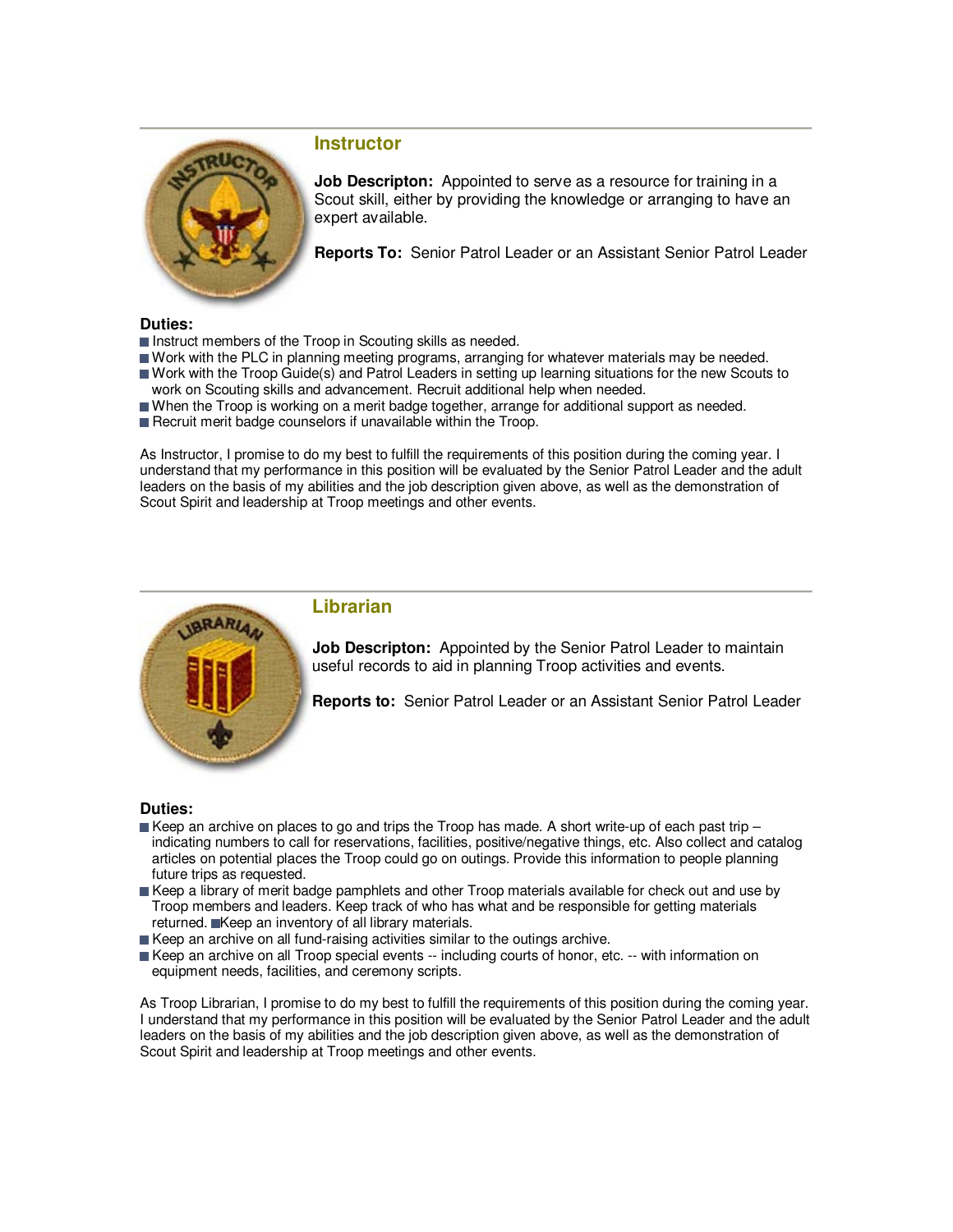# **OA Troop Representative**



**Job Descripton:** An Order of the Arrow Troop Representative is a youth liaison serving between the local OA lodge or chapter and his Troop. In his Troop, he serves as a communication and programmatic link to the Arrowman and adult leaders and Scouts who are not presently members of the Order. He does this in a fashion that strengthens the mission of the lodge and purpose of the Order. By setting a good example, he enhances the image of the Order as a service arm to his troop. Must be under 18 years old, an OA member in good standing, and appointed by the Senior Patrol Leader with Scoutmaster approval.

**Reports To:** Assistant Senior Patrol Leader

### **Duties:**

- Serves as a communication link between the lodge or chapter and the troop.
- Encourages year round and resident camping in the troop.
- Encourages older Scout participation in high adventure programs.
- Encourages Scouts to actively participate in community service projects.
- Assists with leadership skills training in the troop.
- **Encourages Arrowmen to assume leadership positions in the troop.**
- **Encourages Arrowmen in the troop to be active participants in the lodge and/or chapter activities and to** seal their membership in the Order by becoming Brotherhood members.
- Sets a good example
- **Enthusiastically wears the Scout uniform correctly.**
- Lives by the Scout Oath, Scout Law and OA Obligation
- Shows Scout spirit



### **Quartermaster**

**Job Description:** The Quartermaster keeps track of Troop equipment and sees that it is in good working order.

**Reports To:** Senior Patrol Leader or an Assistant Senior Patrol Leader

### **Duties:**

- Keeps records on Patrol and Troop equipment
- Makes sure equipment is in good working condition
- ssues equipment and makes sure it's returned in good condition
- Makes suggestions for new or replacement items
- Works with the troop committee member responsible for equipment
- Sets a good example
- **Enthusiastically wears the Scout uniform correctly**
- Lives by the Scout Oath and Law
- Shows Scout spirit